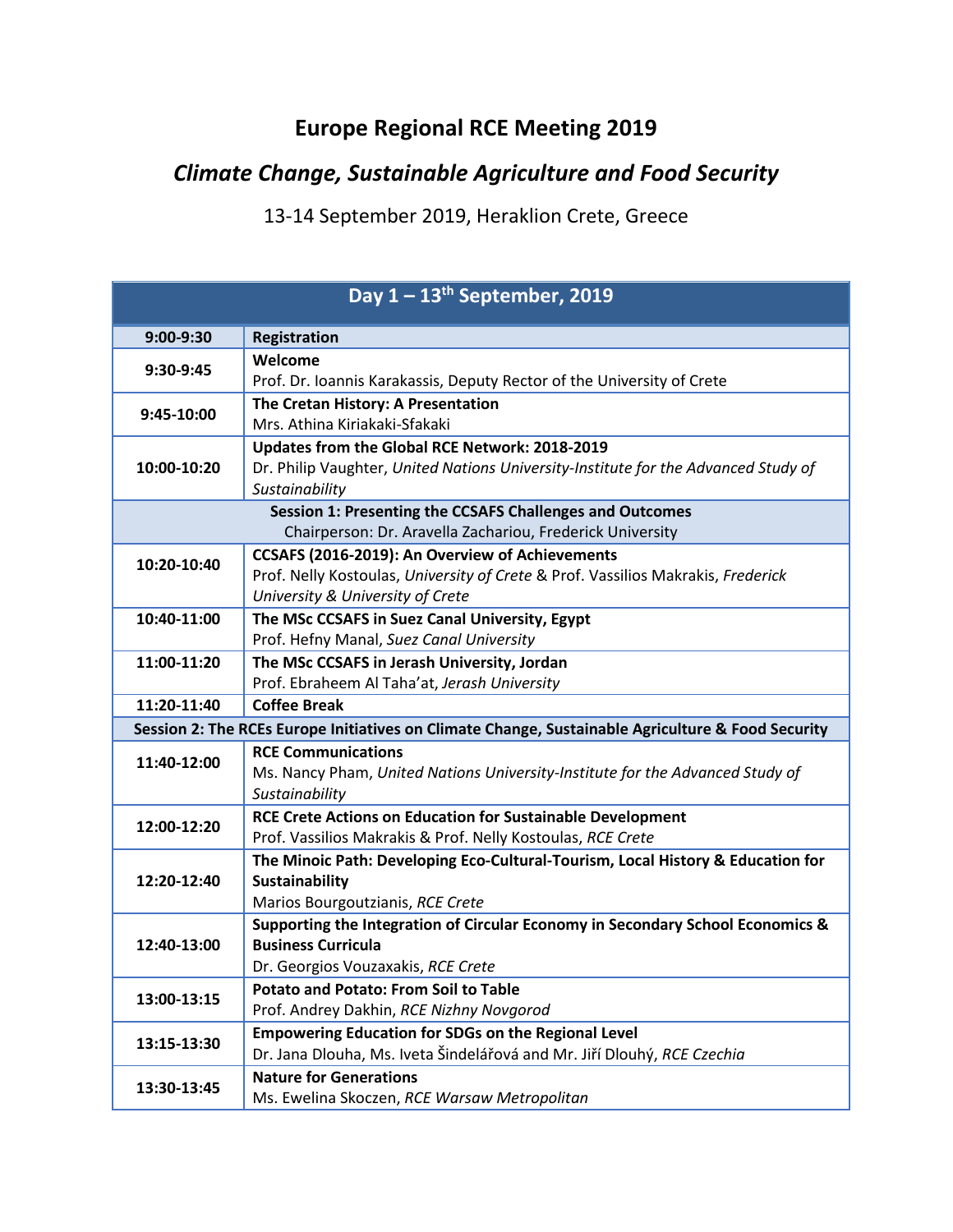| 13:45-14:00 | Green Go! Infrastructure Supporting Sustainable Development of Rural Areas<br>Mr. Bartłomiej Józef Kozek, RCE Warsaw Metropolitan |
|-------------|-----------------------------------------------------------------------------------------------------------------------------------|
| 14:00-14:15 | ESD and RRI Approaches in TeRRIFICA project: Fostering Territorial Innovative                                                     |
|             | <b>Climate Action</b>                                                                                                             |
|             | Ms. Kate Sposab, RCE Belarus                                                                                                      |
| 14:15-14:30 | <b>Group Photo</b>                                                                                                                |
| 14:30-15:30 | Lunch                                                                                                                             |
| 15:30-15:45 | <b>Building a Good Food Nation: Moving from Abstraction to Application</b>                                                        |
|             | Ms. Kirsten Leask, RCE Scotland                                                                                                   |
| 15:45-16:00 | <b>College Learning for Sustainability Champions Programme</b>                                                                    |
|             | Ms. Rebecca Louise Petford, RCE Scotland                                                                                          |
| 16:00-16:15 | National Centres of Excellence on Implementing ESD into Municipalities and                                                        |
|             | <b>Regions - Which Concepts are Needed?</b>                                                                                       |
|             | Mr. Detlev Lindau-Bank, RCE Oldenburger-Münsterland                                                                               |
| 16:15-16:30 | The Contribution of RCEs for the Implementation of the UN 2030 Agenda                                                             |
|             | Dr. Salim Lardjane, RCE Brittany                                                                                                  |
| 16:30-16:45 | Makerspace for Sustainability: University-community Learning Collaborations with                                                  |
|             | <b>RCE Severn</b>                                                                                                                 |
|             | Dr. Alex Ryan & Ms. Miriam Webb, RCE Severn                                                                                       |

## **Day 2 – 14th September, 2019**

| Session 3: The Post-CCSAFS: Strengths, Weaknesses, Opportunities and Threats |                                                                                  |  |
|------------------------------------------------------------------------------|----------------------------------------------------------------------------------|--|
| Chairperson: Mr. Constantinos Kounamas, Frederick University &               |                                                                                  |  |
| Prof. Almajali Mohammad, Mutah University                                    |                                                                                  |  |
| $09:30 - 11:30$                                                              | The Case of European Program Countries - CCSAFS (2016-2019): SWOT Analysis -     |  |
|                                                                              | <b>European Partners' Perspective</b>                                            |  |
|                                                                              | Prof. Vassilios Makrakis, Frederick University & University of Crete             |  |
|                                                                              | The Case of Egyptian Partner Countries                                           |  |
|                                                                              | Prof. Omar Ramzy, Heliopolis University                                          |  |
|                                                                              | The Case of Jordanian Partner Countries                                          |  |
|                                                                              | Prof. Ahmed Al-Salaymeh, University of Jordan                                    |  |
|                                                                              | <b>Discussion</b>                                                                |  |
| 11:30 -12:00                                                                 | <b>Coffee Break</b>                                                              |  |
|                                                                              | Systems Learning and the Climate Emergency: Making the Links with Sustainable    |  |
| 12:00 -13:30                                                                 | <b>Economy</b>                                                                   |  |
|                                                                              | Dr. Jenneth Parker & Prof. Ros Wade, RCE London                                  |  |
| 13:30-15:00                                                                  | Lunch                                                                            |  |
| <b>Session 4: Workshop for European RCEs</b>                                 |                                                                                  |  |
|                                                                              | <b>European RCE Communications</b>                                               |  |
| 15:00-15:30                                                                  | Prof. Ros Wade, RCE London & Mr. Detlev Lindau-Bank, RCE Oldenburger-            |  |
|                                                                              | Münsterland                                                                      |  |
|                                                                              | How Can We Use ESD to Accelerate Local Action for the Future? A Practical Report |  |
| 15:30-15:40                                                                  | of Work in Progress from Tobias Till Keye, RCE Stettiner Haff                    |  |
|                                                                              | Mr. Tobias Till Keye, RCE Stettiner Haff                                         |  |